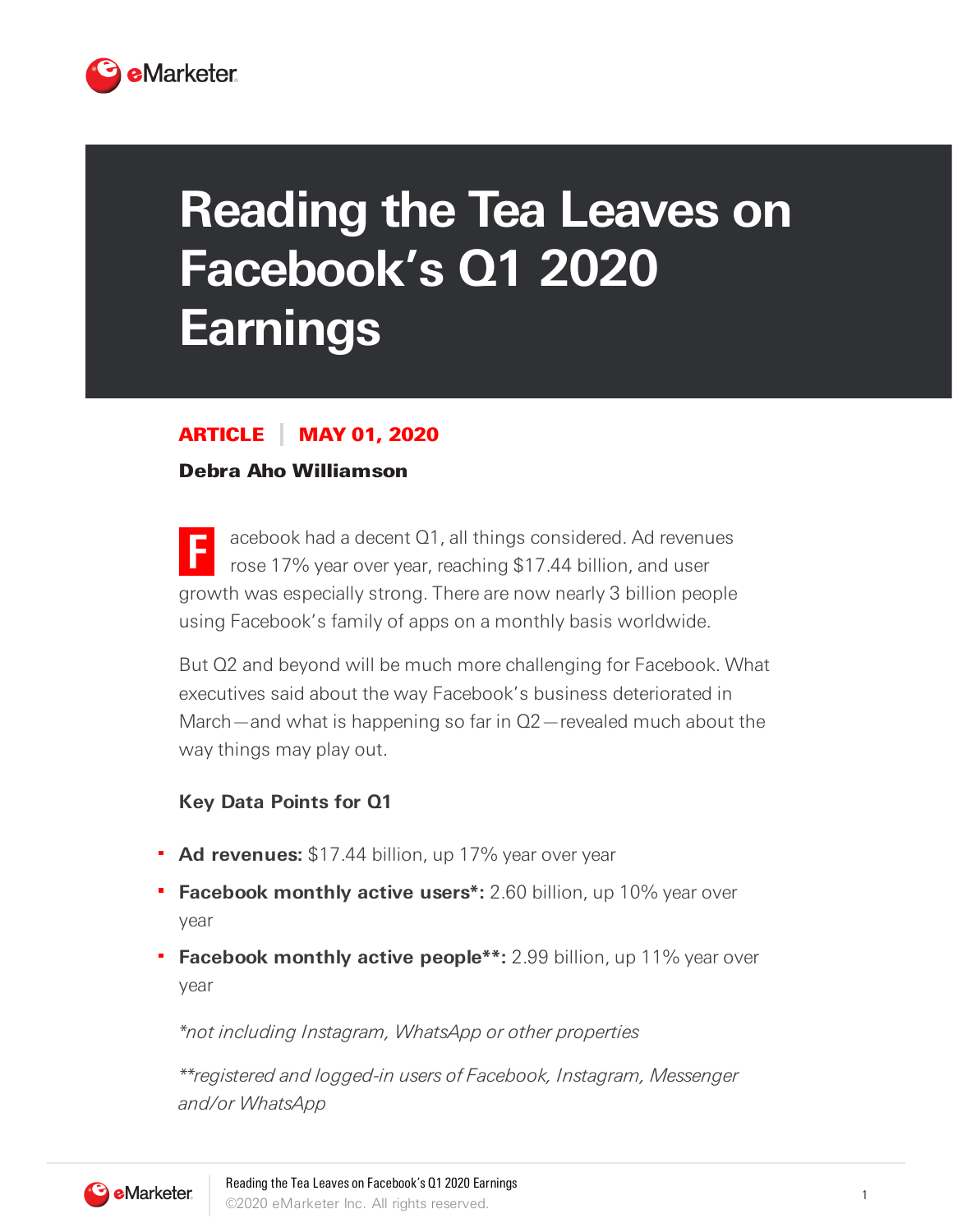Here's a look at three of the biggest takeaways:

## **March was terrible, and April may be better, but it's still very early.**

There was a "steep decrease" in revenues in March, chief financial officer David Wehner said during the Wednesday earnings conference call. Although total ad revenues rose 17% year over year, to \$17.44 billion worldwide, things dropped precipitously starting in the second week of March, especially among travel and automotive advertisers.

But those trends have moderated at the start of Q2, Wehner said, though revenues were flat in the first three weeks of April compared with the previous year. Is that a good sign? Yes, in comparison with March. But it doesn't mean that Facebook is out of the woods.

Data from the Interactive [Advertising](https://www.iab.com/) Bureau (IAB) indicates that ad buyers' expectations for paid social budget cuts may not be as deep as they were initially, but they are still expecting cuts. As of March, US agency and brand ad buyers who were planning ad budget cuts were expecting to trim social media outlays by an average of 28% between March and June 2020.



In subsequent IAB research conducted in mid-April, ad buyers were slightly more optimistic about their spending plans. Among those who had paused or adjusted ad budgets, the expected change in paid social for April through June was a decrease of 18%.

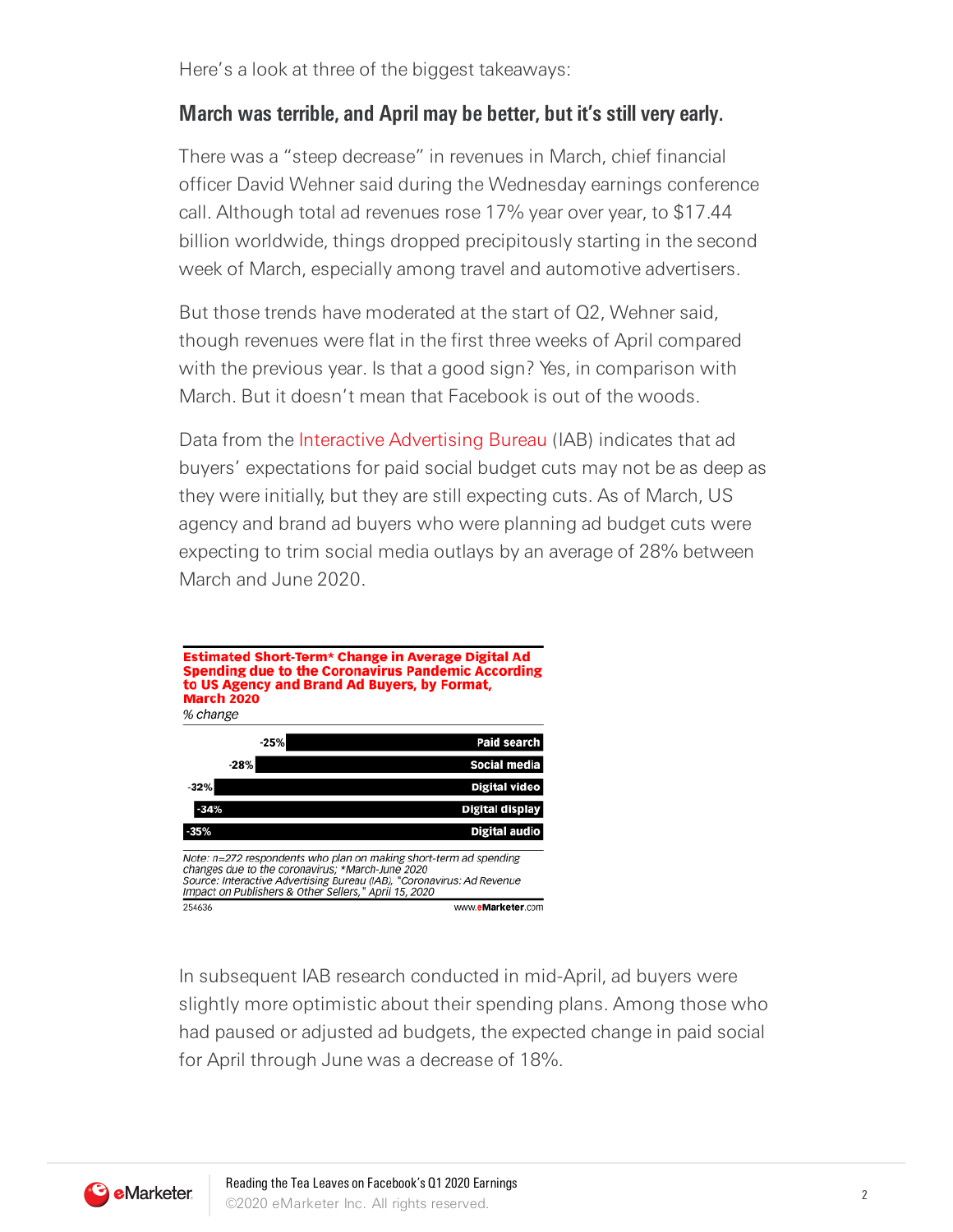That's a spot of good news for Facebook, but there are many more weeks left in the quarter, and the pace of economic recovery around the world will be excruciatingly slow. Ad demand will continue to be low in some industry verticals, bouncing back more quickly in others.

Facebook identified gaming and ecommerce as two bright spots in March and early April. But CEO Mark Zuckerberg also acknowledged the uncertainty of the recovery during the earnings conference call, saying, "I think that we'll see a meaningful economic hit, if I had to predict, for the period of the health emergency. ... I worry that this could be worse than at least some people are predicting."

# **Usage is up, but it may be temporary.**

Core Facebook (not including the other properties in Facebook's portfolio) added over 100 million monthly active users (MAUs) in Q1, more than double the 49 million it added in Q4 2019. There was especially notable growth in the US and Canada, where core Facebook gained 5 million users between Q4 and Q1, the strongest growth it has experienced in those markets in many quarters. Facebook also grew strongly in Europe, adding 12 million users in Q1.

The number of users who visited at least one of Facebook's family of apps (Facebook, Instagram, WhatsApp and/or Facebook Messenger) also grew strongly, reaching 2.99 billion in Q1, up 100 million over Q4 2019. The percentage of people who logged in every day rose to 79% from 78% during that period.

But executives cautioned that some of these usage gains may not last once people return to school and work.

"We expect that we will lose some of this increased engagement when shelter-in-place restrictions are relaxed and life returns to a more normal cadence," Wehner said.

## **Expect more commerce tools.**

Facebook chief operating officer Sheryl Sandberg has become somewhat legendary for her colorful earnings call examples of how businesses have used Facebook advertising successfully. But now that many are cutting those budgets, she instead took time to point out the